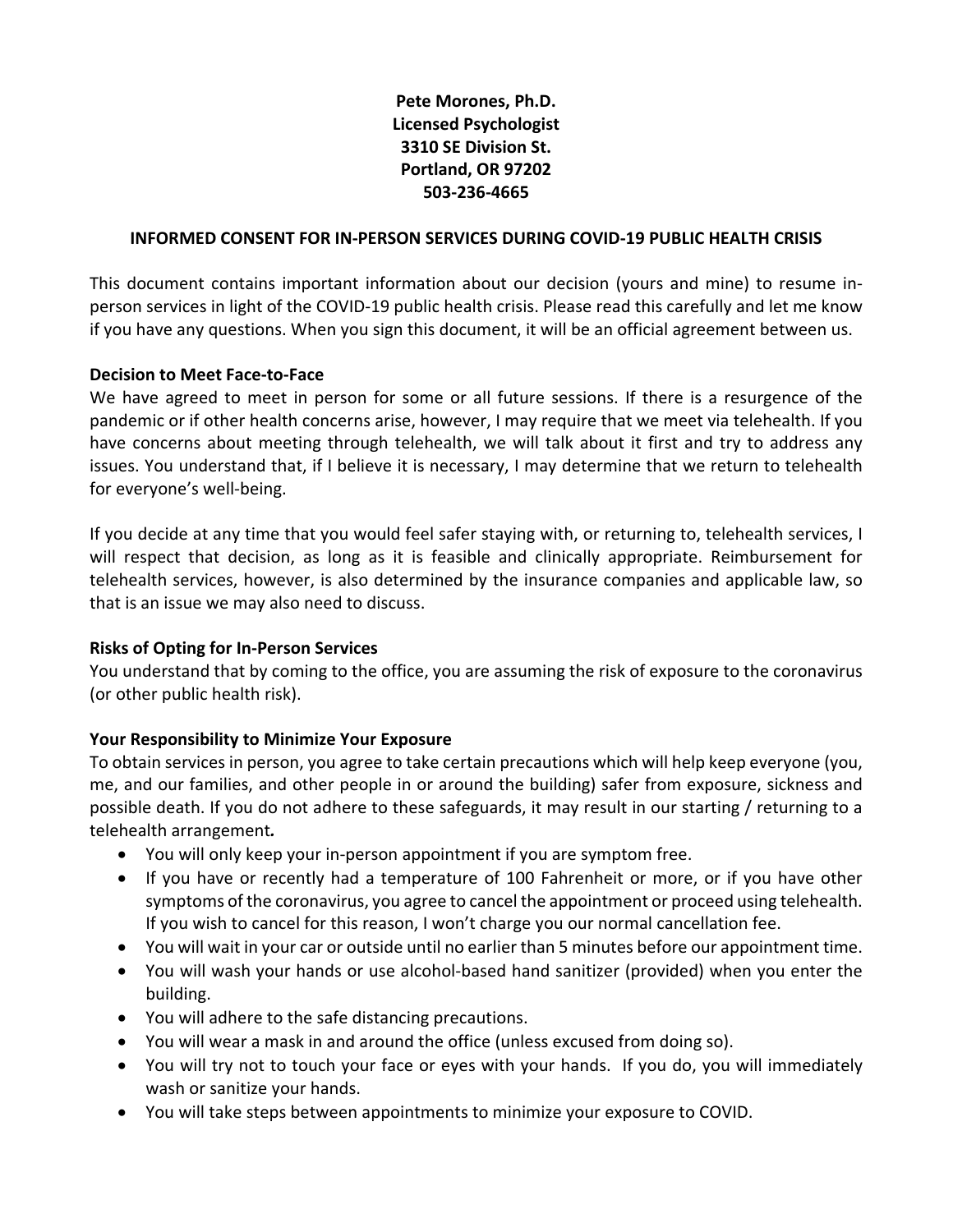- If you have a job that exposes you to other people who are infected, you will immediately let me know.
- If a resident of your home, or someone that you have interacted with, tests positive or is symptomatic for the coronavirus, you will immediately let me know.

I may change the above precautions if additional local, state or federal orders or guidelines are published. If that happens, we will talk about any necessary changes.

## **My Commitment to Minimize Exposure**

My practice has taken steps to reduce the risk of spreading the coronavirus within the office. These steps are listed below. Please let me know if you have questions about these efforts.

## **If You or I Are Sick**

You understand that I am committed to keeping you, me, and all of our families safe from the spread of this virus. If you show up for an appointment and I believe that you have a fever or other symptoms, or believe you have been exposed, I will have to require you to leave the office immediately. We can follow up with services by telehealth as appropriate.

If I test positive for the coronavirus, I will notify you so that you can take appropriate precautions.

## **Your Confidentiality in the Case of Infection**

\_\_\_\_\_\_\_\_\_\_\_\_\_\_\_\_\_\_\_\_\_\_\_\_\_\_\_\_\_\_\_\_\_\_\_\_\_\_

If you have tested positive for the coronavirus, I may be required to notify local health authorities that you have been in the office. If I have to report this, I will only provide the minimum information necessary for their data collection and will not go into any details about the reason(s) for our visits. By signing this form, you are agreeing that I may do so without an additional signed release.

## **Informed Consent**

This agreement supplements the general informed consent/treatment agreement that we agreed to at the start of our work together.

\_\_\_\_\_\_\_\_\_\_\_\_\_\_\_\_\_\_\_\_\_\_\_\_\_\_\_\_\_\_\_\_\_\_\_\_\_\_ \_\_\_\_\_\_\_\_\_\_\_\_\_\_\_\_\_\_\_\_\_\_\_\_\_\_\_\_\_\_

Your signature below shows that you agree to these terms and conditions.

Printed Name

Signature Date Date Date Date